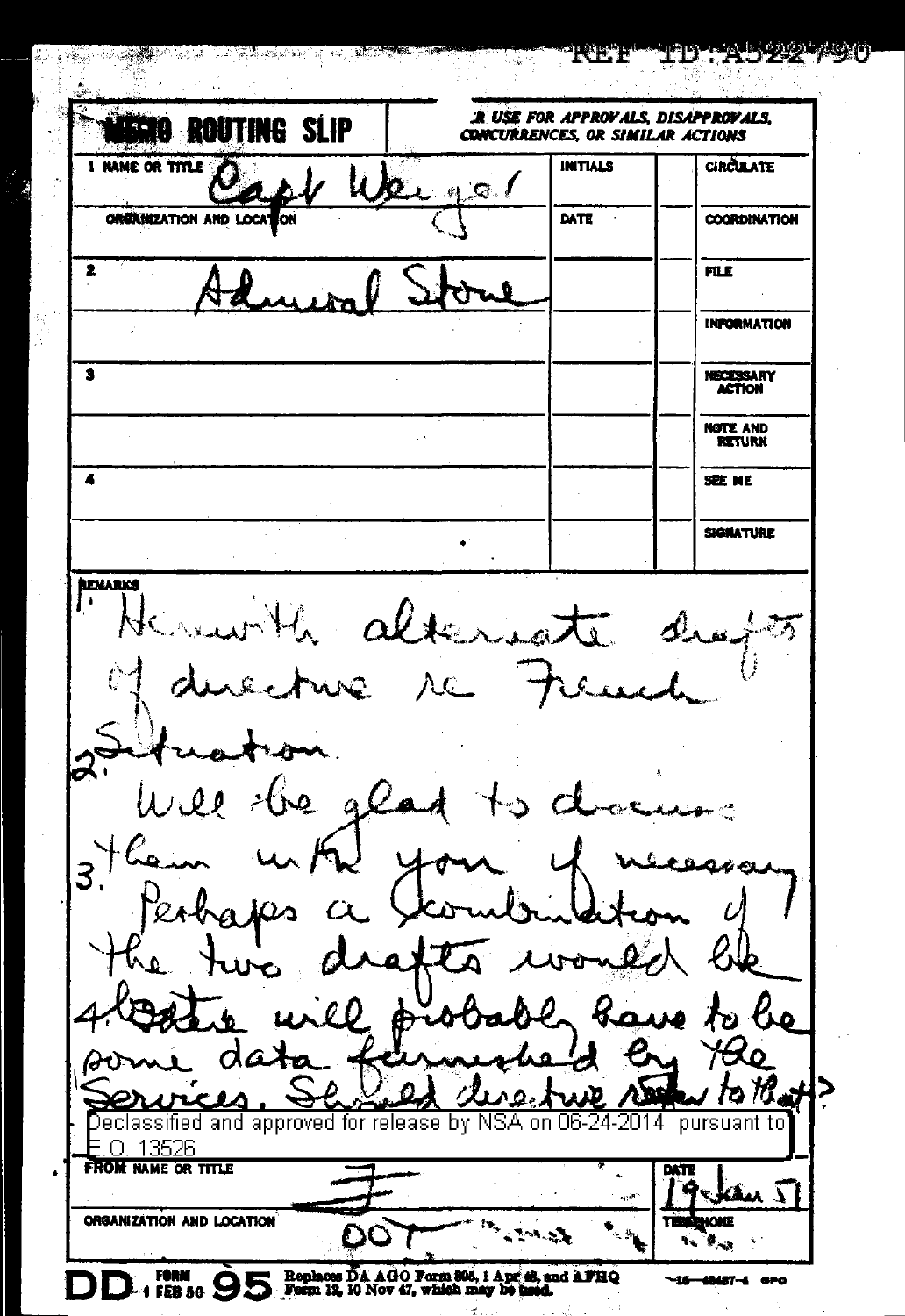$\delta_{\rm c}$  .  $\sim$   $\sigma$  ,  $\delta_{\rm c}$   $\epsilon_{\rm b}$ 控

REF ID:A522790

## DRAFT

TOP SECRET

19 Jan 1951

MEMORANDUM FOR AFSA-OOT

SUBJECT: Cooperation with GCHQ in regard to action required on insecurity of French communications

Reference: USCIB 14/112, 8 Jan 1951

1. Pars.  $7(b)$ , (c), and (d) of the reference set forth certain GCHQ proposals on the subject. 'Ihese include the independent working out of AFSA and GCHQ plane to be brought together at a BRUSA conference to be held early in 1951.

2. The following AFSA Ad Hoc Committee is appointed to collect the necessary technical data required to work out the AFSA plans and *·•i·* ·¥ to prepare those plans:

> Mr. William F. Friedman, AFSA-OOT, Chairman Mr. Frank B. Rowlett, AFSA-02AlA Or. A. Sinkov, AFSA-04T Lieut. Col. R. H. Horton, AFSA-12<br>Capt: T. H. Duran, AFSA-14

3. In studying this subject, consideration should be given to the fact that there probably are other governments than the French with which the  $U$ . S. is now allied, or may in the near future be allied, and whose communication security practices should also be studied from the same points or view **aa** those involved in the situation as regards the French.

4. The Ad Hoc Committee will draft a report, embodying the AFSA planf, which I, as USCIB Coordinator, can submit to USCIB.

5. It ie requested that every effort be made to complete the draft report by 5 February 1951, inaamuch as I would like to submit it to USCIB at its next regular meeting, which is scheduled for 9 February 1951.

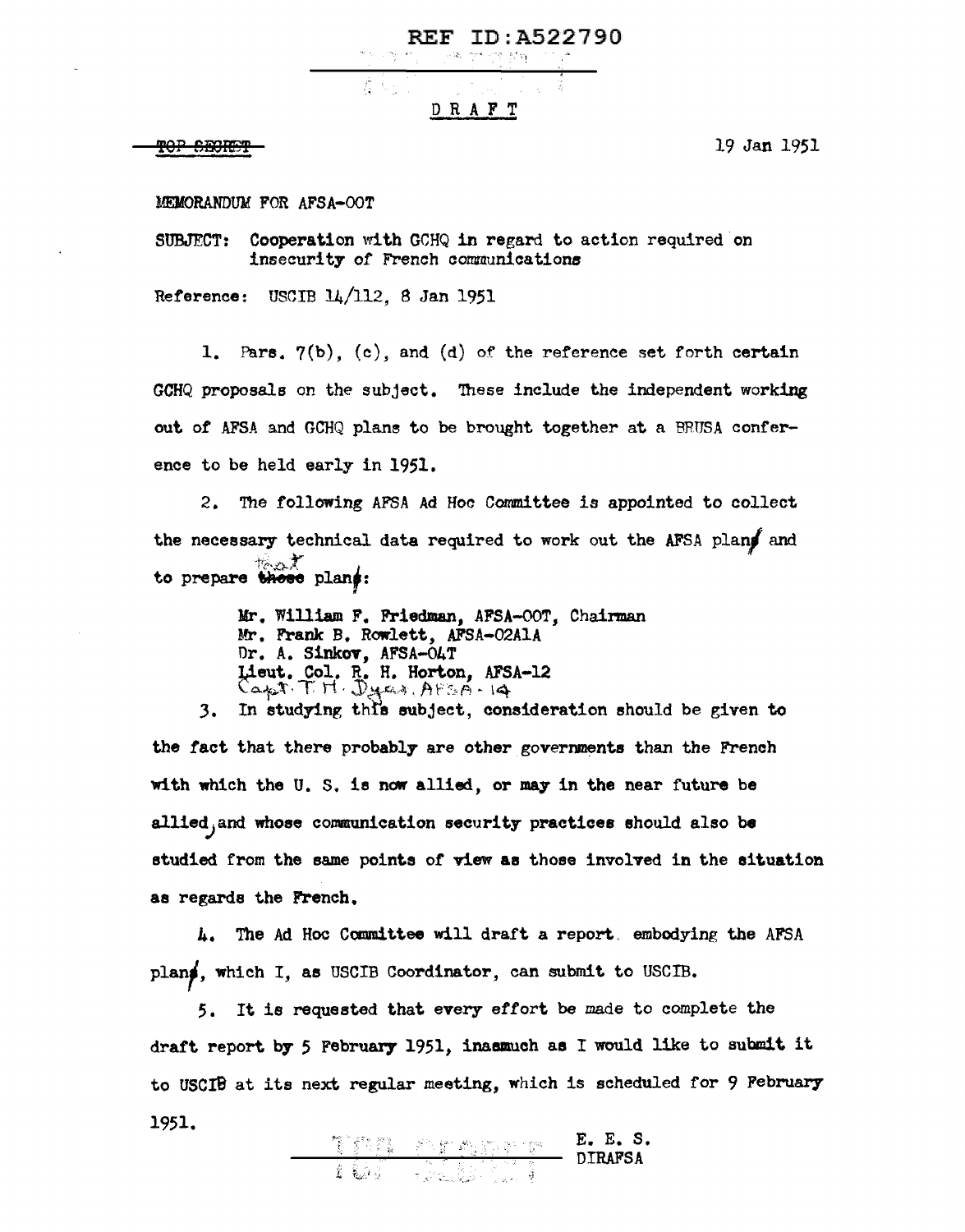## **REF ID: A522790**

## DRAFT

**TOP SECRET** 

III create

19 Jan 1951

MEMORANDUM FOR AFSA-OOT

Cooperation with GCHQ in regard to action required on **SUBJECT:** insecurity of French communications

Reference: USCIB 14/112. 8 Jan 1951

1. Pars.  $7(b)$ , (c), and (d) of the reference set forth certain GCHQ proposals in connection with the subject. It is directed that you:

- Study those proposals; a.
- b. Collect the technical data required for the preparation of the AFSA plan referred to in Par.  $7(c)$ of the reference;
- c. Prepare the AFSA plan called for;
- Draft a report, embodying that plan, which I, as d. USCIB Coordinator, can submit to USCIB.

In studying this subject, consideration should be given 2. a. to the fact that there probably are other governments than the French with which the U.S. is now allied, or may in the near future be allied, and whose communication security practices should also be studied from the same points of view as those involved in the situation as regards the French.

b. In connection with this phase of the subject, you should also give consideration to the fact that the U.S. is already rendering technical COMSEC assistance to the military forces of other members of the United Nations with whose military forces U.S. military forces are now cooperating in Korea.

<u>Ton oronge</u>